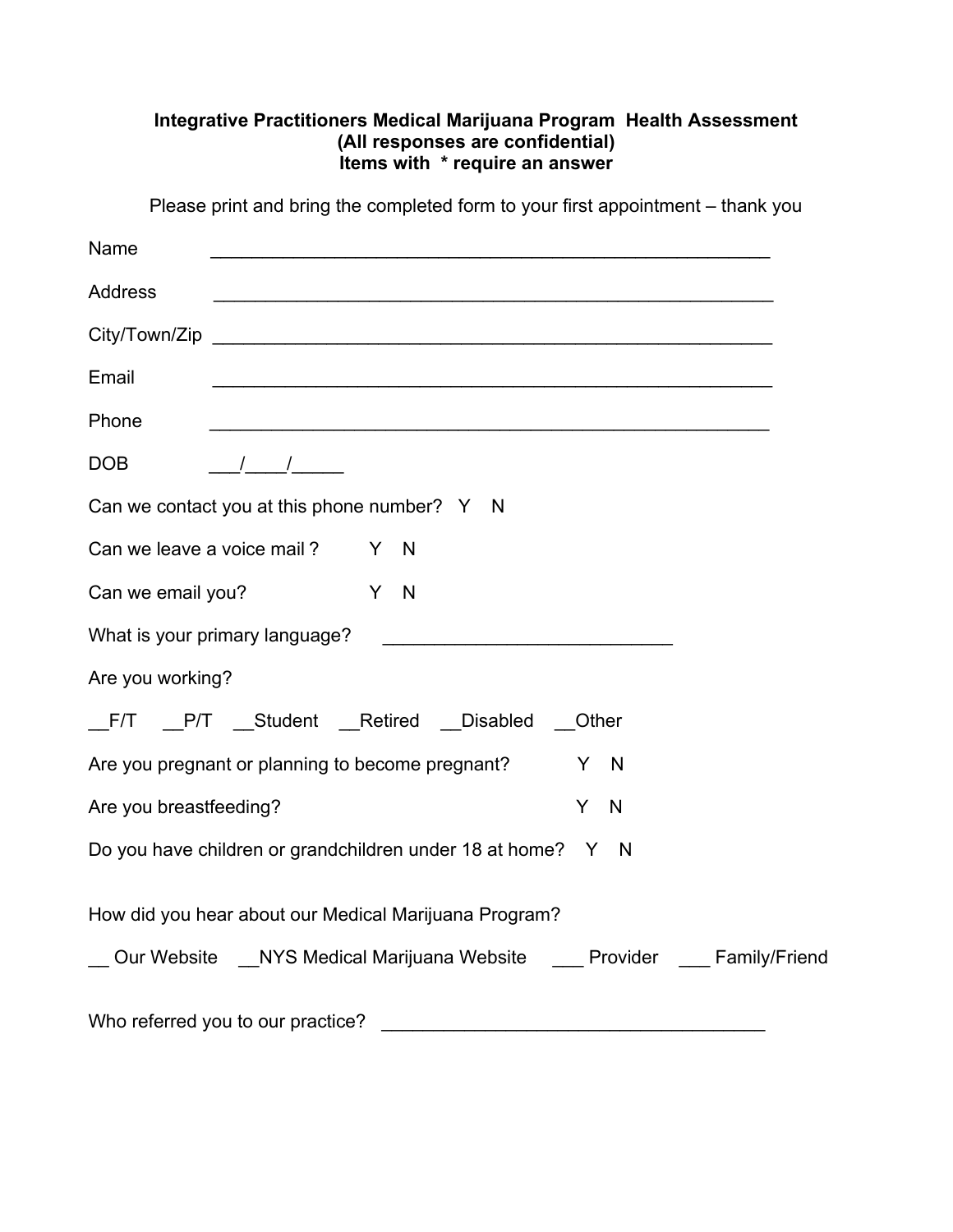## What other Health Care Providers do you see?

| <b>Pain Specialist</b> | <b>Infectious Disease</b> | Cardiology                              | OB/Gyn              |
|------------------------|---------------------------|-----------------------------------------|---------------------|
| Neurology              | Rheumatology              | Psychiatrist/Psychologist/<br>Therapist | <b>Primary Care</b> |
| Orthopedics            | Pulmonology               | Hematology/Oncology                     | Other               |

What results do you hope to see from using Medical Marijuana?

\_\_ Symptom Relief (decreased tremors, spactisity, etc)

\_\_ Better appetite

\_\_ Pain relief

\_\_ Improved mood

\_\_ Improved sleep

Other \_\_\_\_\_\_\_\_\_\_\_\_\_\_\_\_\_\_\_\_\_\_\_\_\_\_\_\_\_\_\_\_\_\_\_\_\_\_

Current health issues – please check all that apply

| <b>Heart Attack</b> | Stroke                         | <b>Other Cardiac</b>           | _ Irreg Heart Beat        | High Blood<br>Pressure       |
|---------------------|--------------------------------|--------------------------------|---------------------------|------------------------------|
| <b>Chest Pain</b>   | _ Palpitations                 | Swelling                       | Asthma                    | <b>COPD</b>                  |
| Tuberculosis        | Sleep Apnea                    | Use CPAP                       | <b>IBS</b>                | <b>IBD</b>                   |
| Crohns              | <b>GERD</b>                    | Ulcers                         | <b>Ulcerative Colitis</b> | <b>Liver Problems</b>        |
| Osteoarthritis      | Rheumatoid<br><b>Arthritis</b> | Other Bone/<br>Joint           | Chronic<br>Fatigue Syn.   | $\_$ Lyme                    |
| Fibromyalgia        | Autolmmune                     | _ SLE/Lupus                    | $\_$ MS                   | Parkinson's                  |
| _ Huntington's      | Spacticity                     | Epilepsy                       | ALS                       | Spinal Cord<br>Injury        |
| Neuropathy          | <b>HIV/AIDS</b>                | <b>Type I Diabetes</b>         | <b>Type II Diabetes</b>   | Hypoglycemia                 |
| Cancer              | Depression/<br>Anxiety         | Recent<br>Surgery              | Chronic Pain              | Substance<br>Abuse/Addiction |
| <b>BiPolar</b>      | Autism                         | Personality<br><b>Disorder</b> | Seizures                  | <b>Panic Attacks</b>         |
| Schizophrenia       | <b>PTSD</b>                    | __ Memory Loss                 | _ Dizzy Spells            | Hallucinations               |
| <b>Hepatitis C</b>  | Muscle Spasms                  |                                |                           |                              |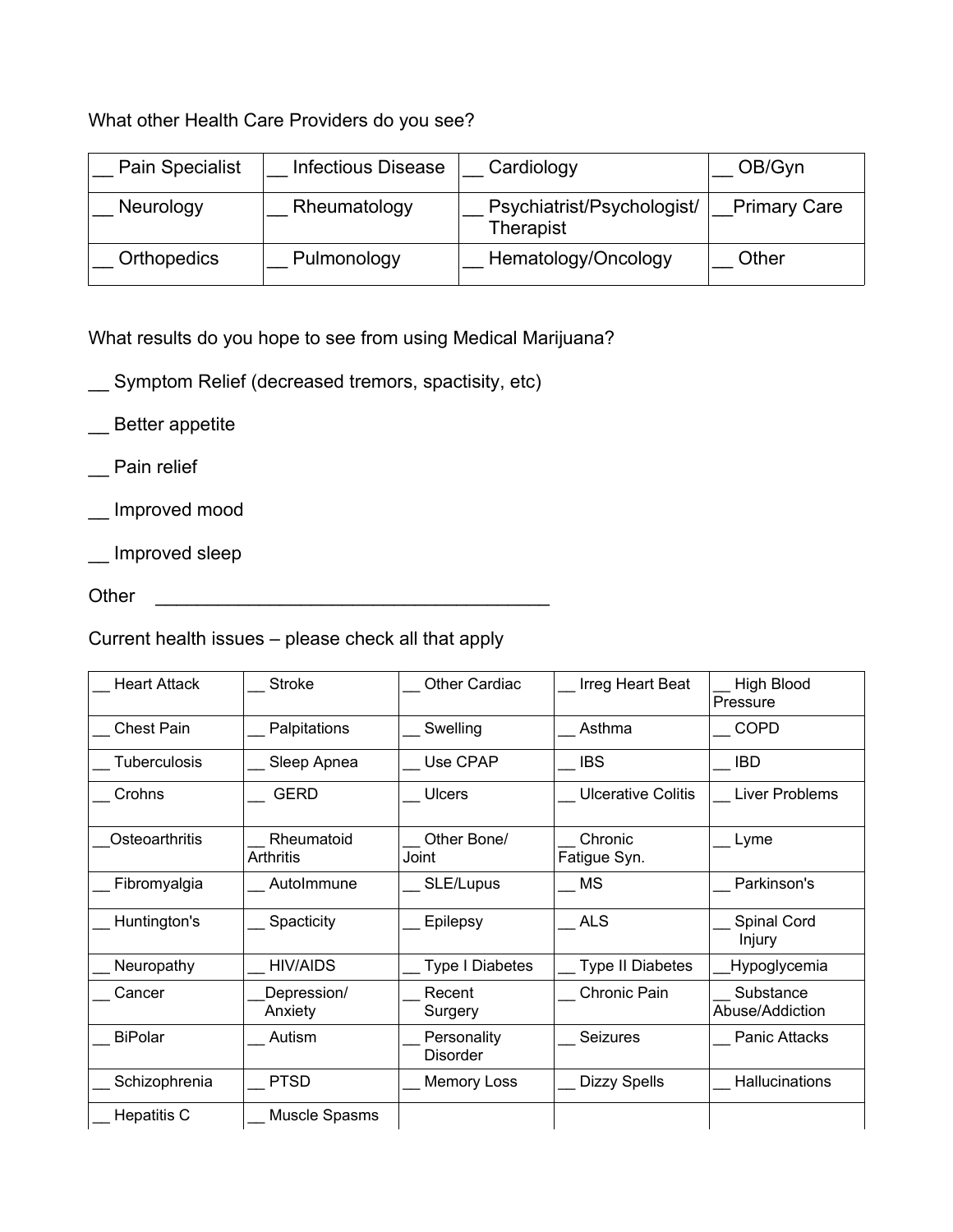| Do you use tobacco? Y N What form (smoked, pipe, chew)                         |  |  |  |
|--------------------------------------------------------------------------------|--|--|--|
| How long have you been using?                                                  |  |  |  |
| Do you use alcohol? Y N  What kind? __________ How many drinks per week? _____ |  |  |  |
| Do you currently use marijuana? Y N                                            |  |  |  |
|                                                                                |  |  |  |
| Do you use other recreational drugs/IV Drugs? Y N What kind?                   |  |  |  |
| Do you feel you get enough sleep Y N                                           |  |  |  |
| Do you have trouble falling asleep or staying asleep? Y N                      |  |  |  |
| Do you use sleep aids? Y N What types?                                         |  |  |  |
| Do you have allergies or bad reactions to medications or supplements?          |  |  |  |
|                                                                                |  |  |  |

Current medications and supplements

| Medication | Dose/How Often | Reason |
|------------|----------------|--------|
|            |                |        |
|            |                |        |
|            |                |        |
|            |                |        |
|            |                |        |
|            |                |        |
|            |                |        |
|            |                |        |
|            |                |        |
|            |                |        |
|            |                |        |
|            |                |        |

Use the back of the page if needed